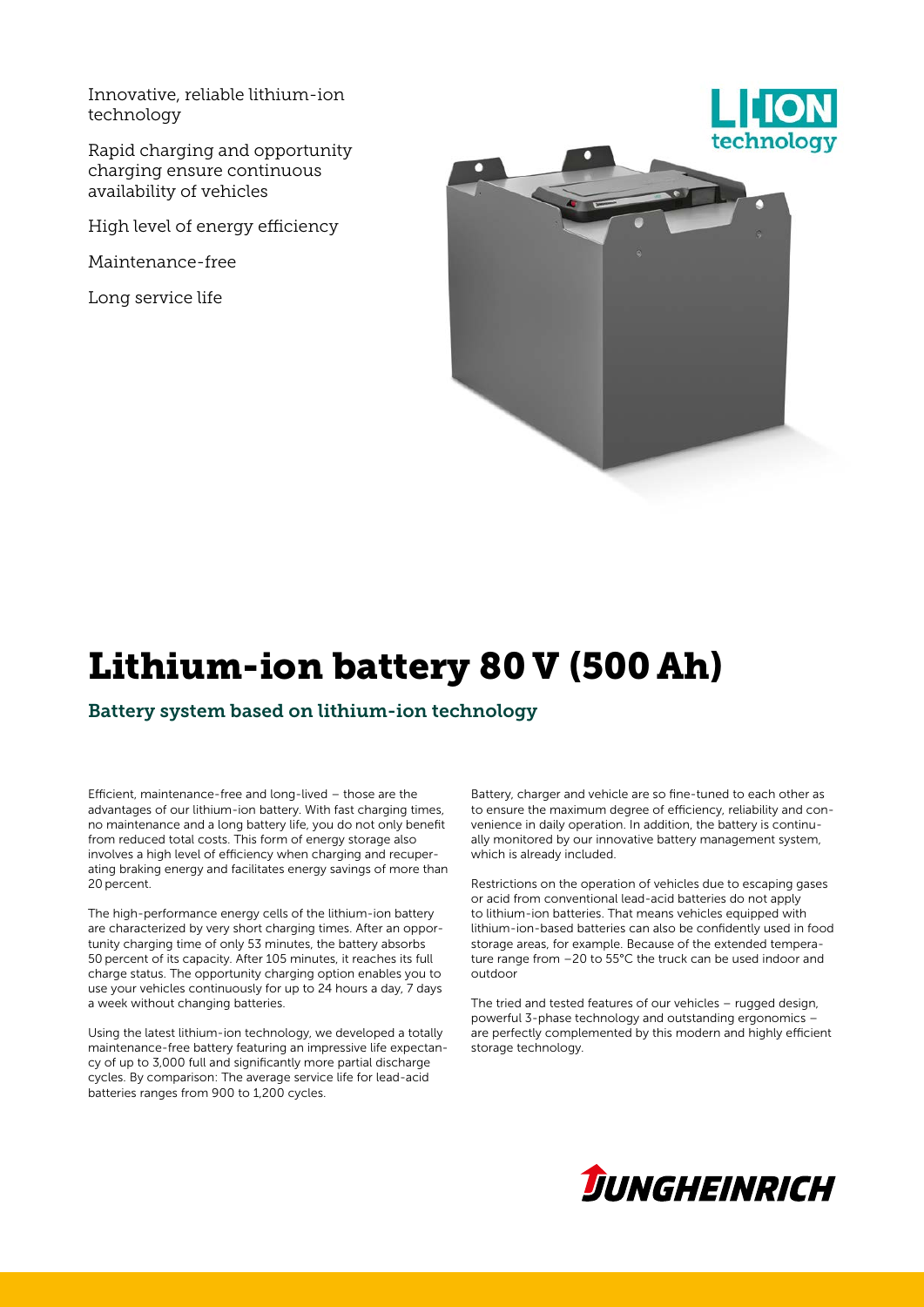## Technical specifications

| <b>Technical Data</b>                                                                                                   |                                                      | Size S                                                                | Size M                                                                    | Size L                                     |
|-------------------------------------------------------------------------------------------------------------------------|------------------------------------------------------|-----------------------------------------------------------------------|---------------------------------------------------------------------------|--------------------------------------------|
|                                                                                                                         | Nominal capacity                                     | 500 Ah                                                                |                                                                           |                                            |
|                                                                                                                         | Nominal voltage of battery                           | 43,200 Wh                                                             |                                                                           |                                            |
|                                                                                                                         | Nominal voltage of truck                             | 86.4 V                                                                |                                                                           |                                            |
|                                                                                                                         | Nominal energy content                               | 80 V                                                                  |                                                                           |                                            |
|                                                                                                                         | Cell chemistry                                       | Lithium/iron phosphate                                                |                                                                           |                                            |
|                                                                                                                         | Operating temperature <sup>1), 2)</sup>              | $-10^{\circ}$ C to 55 $^{\circ}$ C                                    |                                                                           |                                            |
|                                                                                                                         | Operating temperature<br>for charging <sup>2)</sup>  | 0°C to 55°C                                                           |                                                                           |                                            |
|                                                                                                                         | Protection rating / impact                           | IP54 / same as truck control system                                   |                                                                           |                                            |
|                                                                                                                         | Weight<br>(incl. Additional weight)                  | 1,558 kg                                                              | 1,863 kg                                                                  | 2,173 kg                                   |
|                                                                                                                         | Dimensions in mm                                     | 1,028 x 711 x 784                                                     | 1,028 x 855 x 784                                                         | 1,028 x 999 x 784                          |
| Charge                                                                                                                  | Charge status display                                | in the truck display and while charging on the charger                |                                                                           |                                            |
|                                                                                                                         | Charge time with extemal<br>charger SLH090i 80 / 290 | 105 min                                                               |                                                                           |                                            |
|                                                                                                                         | Opportunity charging<br>extemal charger              | 50% of nominal capacity after 53 min                                  |                                                                           |                                            |
|                                                                                                                         | Charge time with extemal<br>charger SLH090i 80 / 160 | 200 min                                                               |                                                                           |                                            |
|                                                                                                                         | Opportunity charging<br>extemal charger              | 50 % of nominal capacity after 100 min                                |                                                                           |                                            |
| <b>Trucks</b>                                                                                                           | Available for (among others)                         | EFG 425k/430k<br><b>EKX 516k</b><br><b>ETX 515</b><br><b>EZS 7280</b> | EFG 425/430/S30<br>EFG 535k/540k/545k<br><b>EKX 516</b><br><b>ETX 515</b> | EFG 540/S40/545/550/S50<br><b>EZS 7280</b> |
| <sup>1)</sup> Different temperatures may affect battery performance.<br><sup>2)</sup> In terms of battery temperatures. |                                                      |                                                                       |                                                                           |                                            |

<sup>1)</sup> Different temperatures may affect battery performance.<br><sup>2)</sup> In terms of battery temperatures.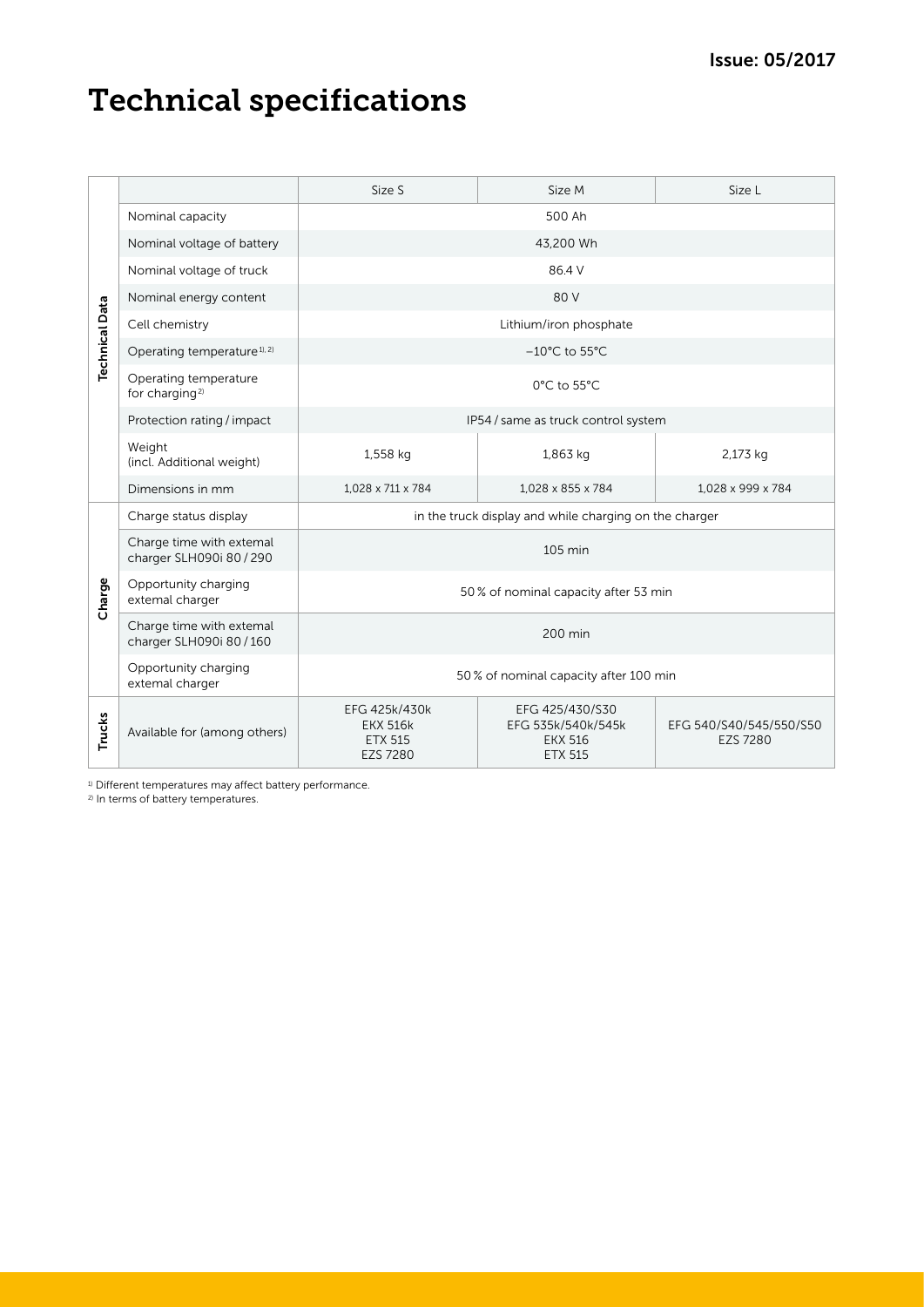### Benefit from the advantages

#### Long operating times

May be used continuously in economical multi-shift operation:

- Unrestricted opportunity and quick charging capacity.
- No more battery changing necessary.
- Available in combination with charger SLH 090i 80 V 290 A or 160 A.

#### Optimised charging processes with high-frequency charger

Extremely short charging times guarantee high level of vehicle availability and great flexibility for day-to-day warehouse tasks:

- 50 percent battery capacity is reached after only 53 minutes of charging time, so that breaks and downtimes can be used for charging.
- Full charge is reached after only 105 minutes with SLH 090i 80 V 290 A.
- The charging can be interrupted at any time with no adverse effects.
- Convenient charging with the comfort charging plug is possible at any time.

#### No battery maintenance

The lithium-ion battery is absolutely maintenance-free and does not emit gas. That largely eliminates the costs of battery upkeep, maintenance and infrastructure:

- No need to add water.
- No need for special charging areas with ventilation.
- No unpleasant odours from gases or acidification.
- No expensive battery changing systems with their heavy drain on time and human resources.
- The enclosed design (IP54) makes the battery insensitive to outside influences.

#### Integrated Battery ManagementSystem (BMS)

The Jungheinrich BMS continually monitors energy management and ensures reliable operation:

• Current charge state appears in the vehicle's display (SOC) including visualisation of recuperation (energetic recovery system).

#### High level of energy efficiency

The increased efficiency in comparison to conventional technologies significantly reduces energy costs:

- Fast and efficient charging due to communication between battery and charger
- Even under extreme power requirements such as full-load operation, the full energy of the battery is available (no voltage drop as in lead-acid batteries).
- High electrochemical efficiency level for charging and for discharging/driving/lifting.
- Battery, vehicle and charger are perfectly fine-tuned to each other to save electrical energy and reduce  $CO<sub>2</sub>$ output.